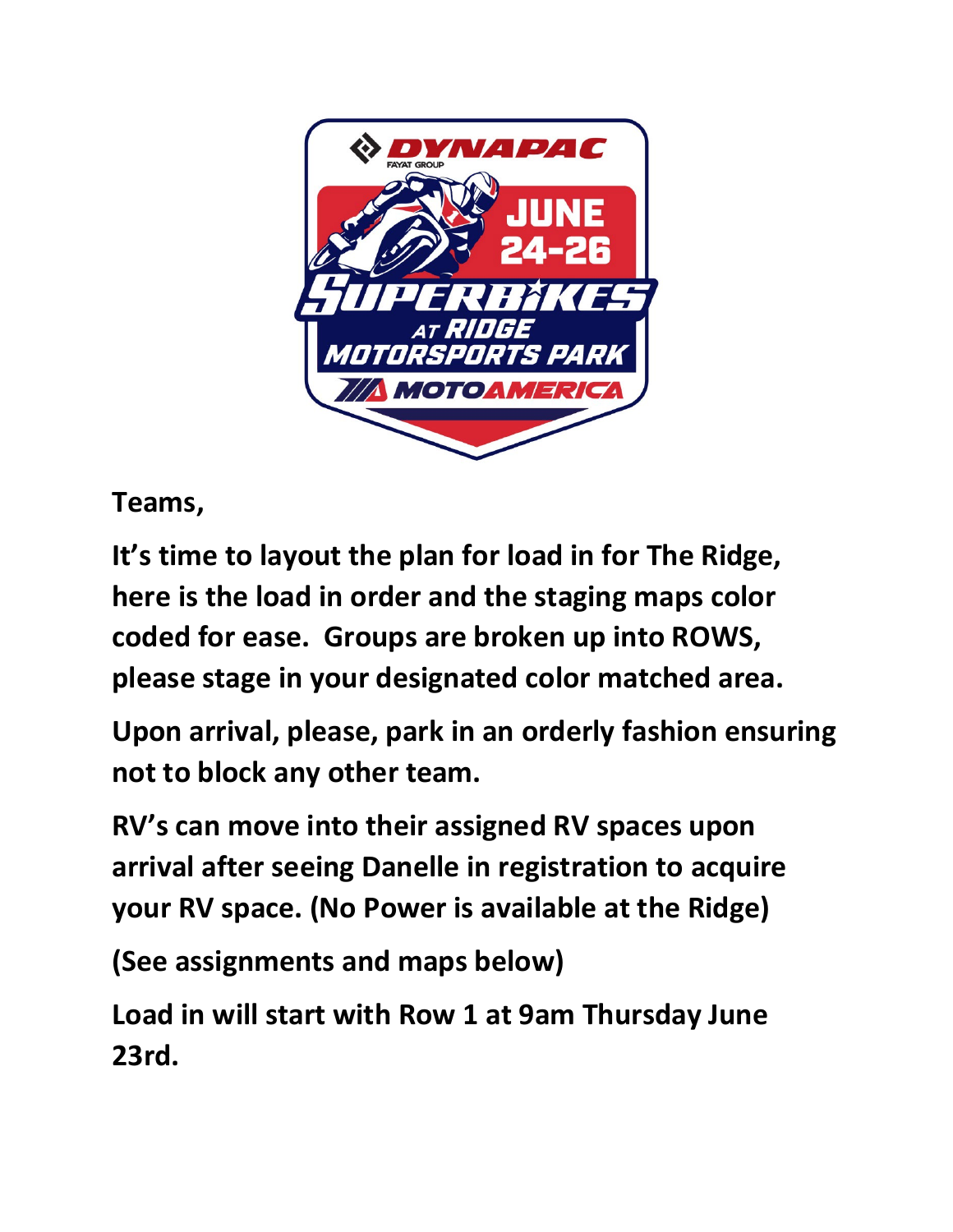## **LOAD IN ORDER**

| Row 1                |        |
|----------------------|--------|
| Yamaha               | 35x105 |
| Westby               | 25x100 |
| <b>HSBK</b>          | 30x105 |
| <b>HVMC</b>          | 30x105 |
| <b>Tytlers Cycle</b> | 28x90  |
| Gilbert              | 30x75  |

| Row <sub>2</sub>    |        |
|---------------------|--------|
| Disrupt             | 30x95  |
| <b>Vision Wheel</b> | 30x55  |
| ADR                 | 30x105 |
| Scheibe             | 30x55  |
| M4                  | 30x100 |
| M4                  | 30x80  |
| <b>BREAK</b>        |        |
| Veloce              | 30x105 |
| Altus               | 38x92  |
| Thrashed            | 25x60  |

| Row <sub>3</sub>       |        |
|------------------------|--------|
| PDR                    | 30x100 |
| Landers                | 25x100 |
| <b>Sportbike Track</b> |        |
| Gear                   | 25x55  |
| Rodio HSBK             | 30x70  |
| Pure Attitude          | 30x100 |
| N2                     | 30x105 |
| MP13                   | 30x100 |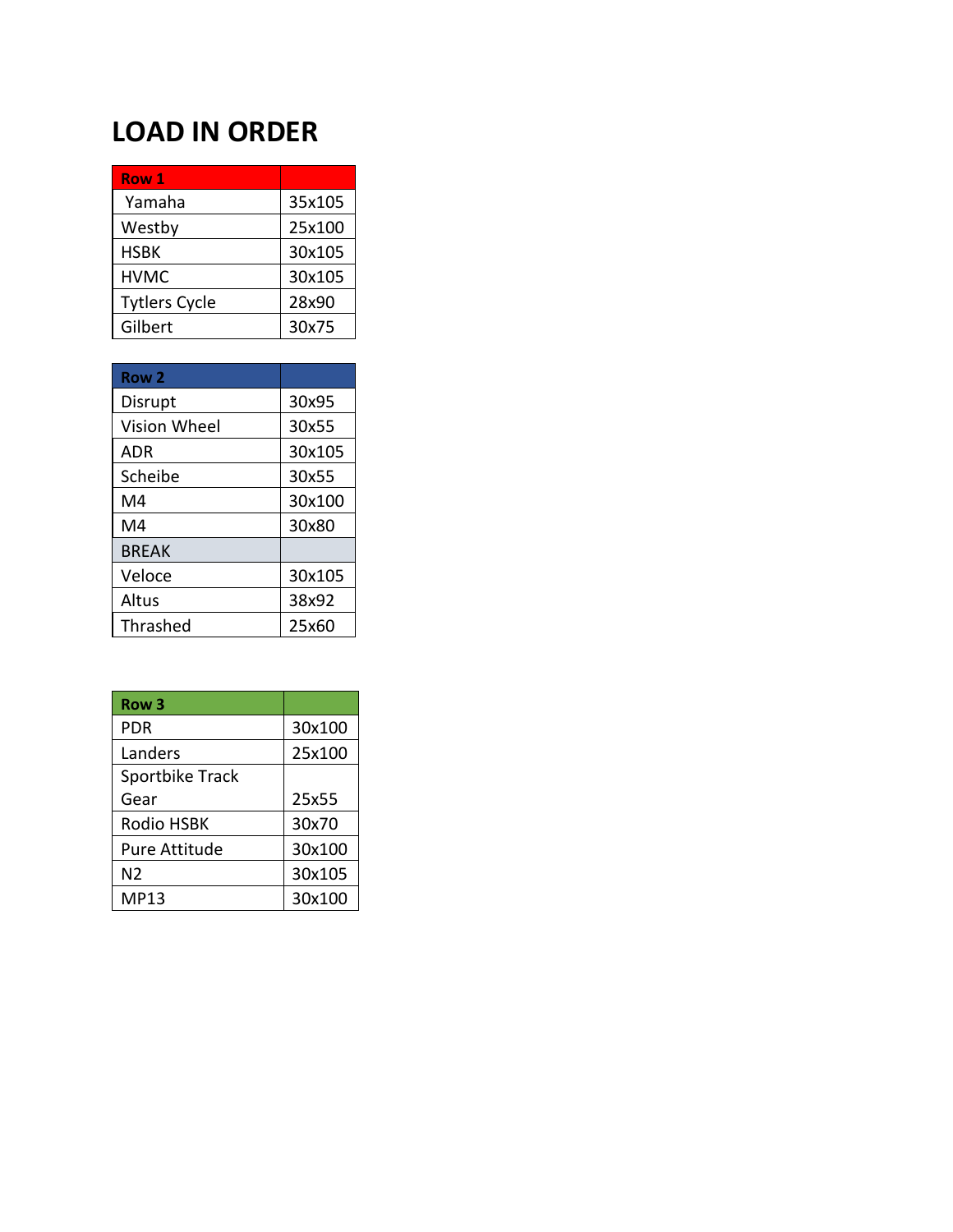| Row <sub>4</sub>  |       |
|-------------------|-------|
| Motosport Exotica | 25x55 |
| Northeast Cycle   | 30x55 |
| Redline           | 25x45 |
| 3D Motorsport     | 30x60 |
| Cody Wyman        | 28x90 |
| Robem             | 25x55 |

| Row 5                     |       |
|---------------------------|-------|
| Bartcon                   | 25x40 |
| Tecfil                    | 12x65 |
| <b>Thermiotis Racing</b>  | 25x35 |
| <b>Elite Garageworkz</b>  | 50x25 |
| Air Onze Moto             |       |
| racing                    | 30x55 |
| <b>Open Source Racing</b> | 30x55 |
| Calishine                 | 25x35 |
| <b>CW Moto</b>            | 25x35 |
| S2G/Adopt a Pet           | 25x35 |

| Row <sub>6</sub>          |       |
|---------------------------|-------|
| yandel racing             | 25x30 |
| <b>Zlock Racing</b>       | 25x30 |
| <b>Boda Racing/CRT</b>    | 25x30 |
| Joey O Racing             | 25x50 |
| <b>Bad Boys Racing</b>    | 25x30 |
| <b>Burke Racing</b>       | 20x48 |
| Cali mini Grand Prix      | 25x30 |
| <b>KTM/DiBrino Racing</b> | 25x30 |
| <b>S&amp;R Racing</b>     | 25x30 |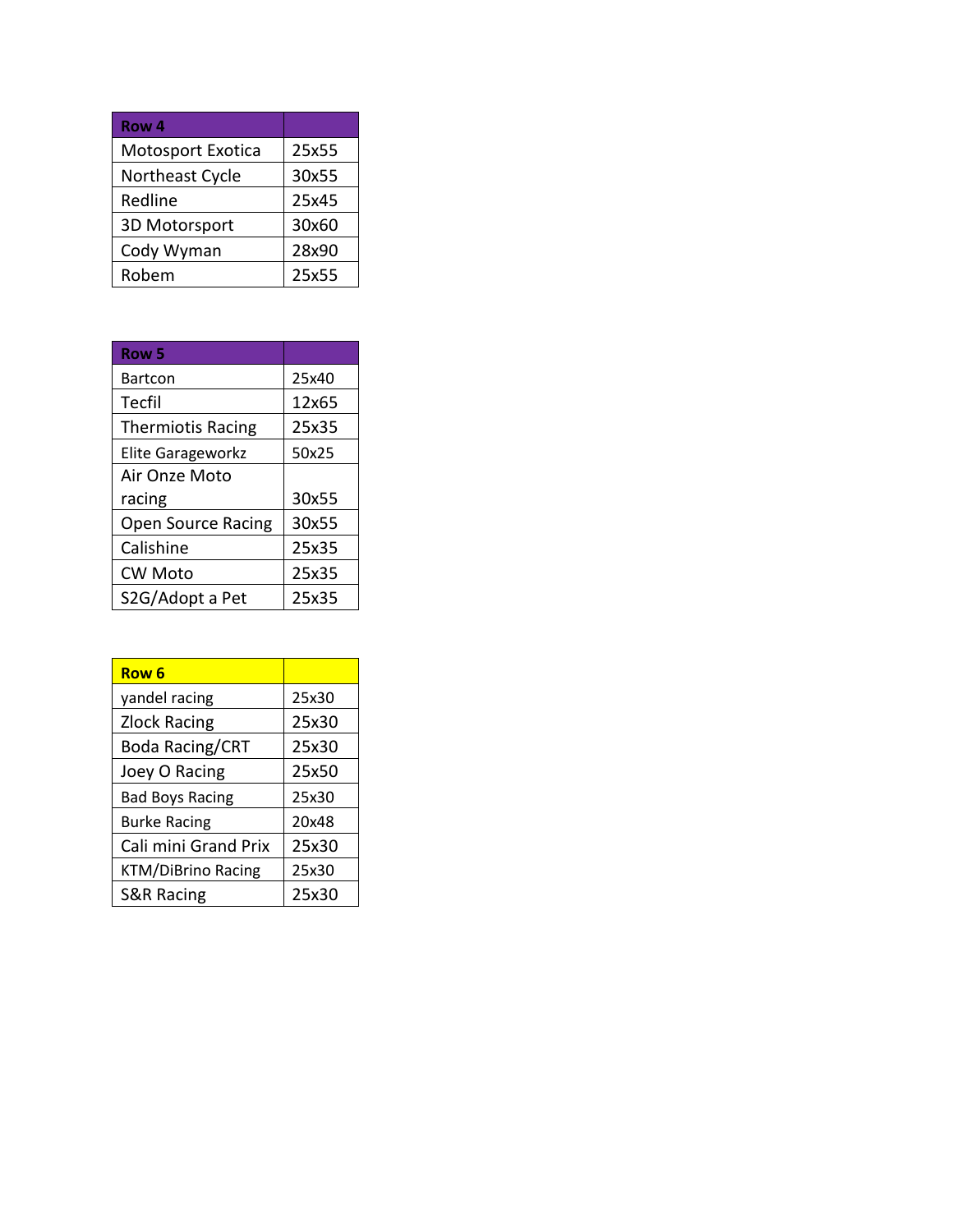| Row <sub>7</sub>          |       |
|---------------------------|-------|
| Lane Racing               | 25x30 |
| 3 Wheel Specialty         | 25x30 |
| <b>Apex Assassins</b>     | 25x30 |
| <b>DMK Racing</b>         | 25x30 |
| <b>JBJR Racing</b>        | 25x30 |
| Lucky 13                  | 25x30 |
| RB Racing                 | 25x30 |
| <b>Ruthless Racing</b>    | 25x30 |
| Generosa                  |       |
| Motorsports               | 25x30 |
| <b>Molly Dobbs Racing</b> | 25x30 |

## **Staging Area**